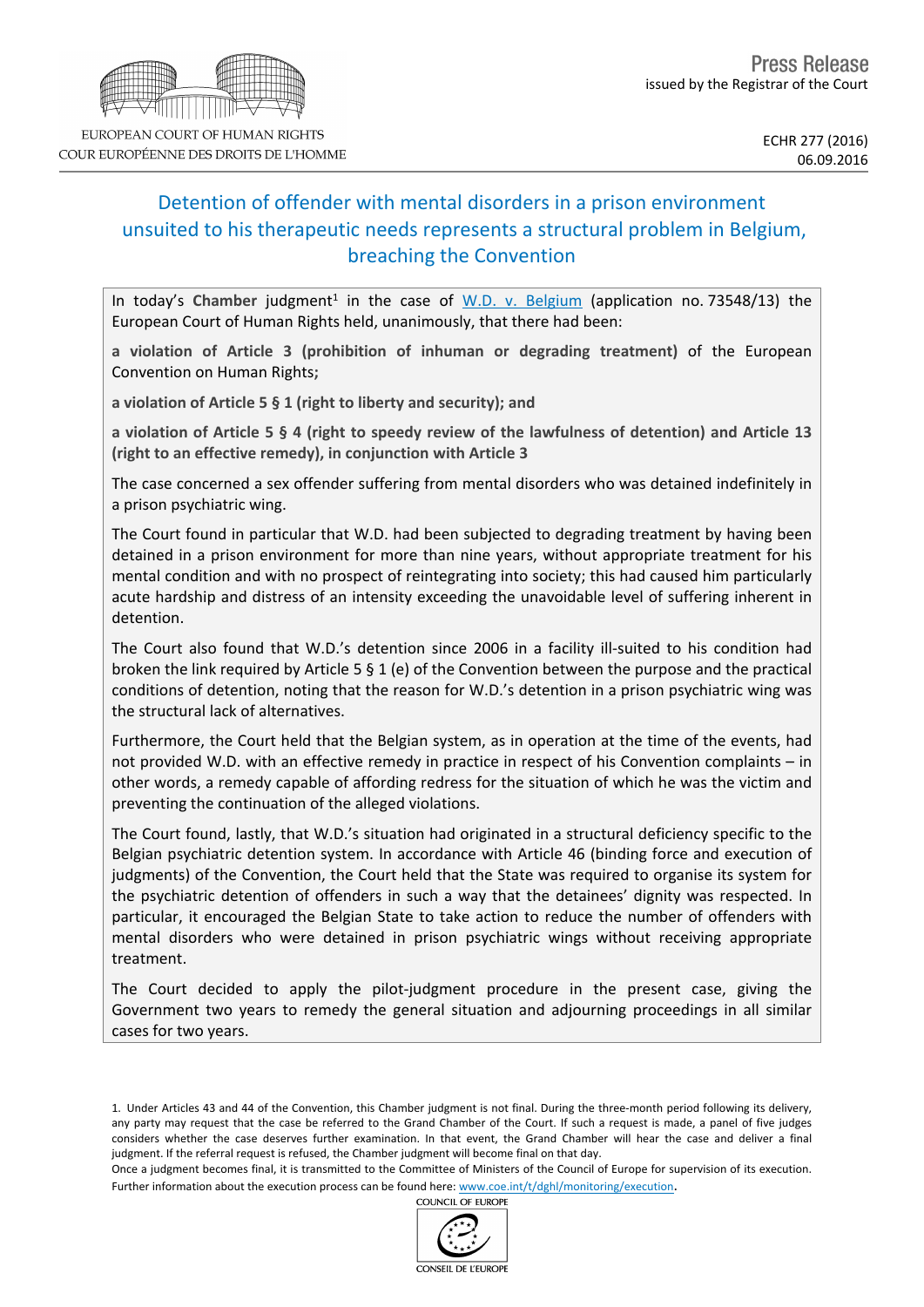### Principal facts

The applicant, W.D., is a Belgian national who was born in 1987 and is detained in Merksplas (Belgium).

In November 2006, when he was 19 years old, W.D. was arrested for indecently assaulting a person under the age of sixteen. Under the Social Protection Act of 9 April 1930, the Committals Division of the Mechelen Court of First Instance decided to detain W.D., noting that he lacked criminal responsibility and suffered from a mental disorder. In July 2007 he was detained in a social protection unit at Merksplas Prison, where he has remained ever since. On a number of occasions between 2010 and 2015 he was granted escorted leave under the supervision of a team or a family member, with a ban on entering into contact with minors or using a telephone or the Internet. Various psychiatric reports noted that he had a predisposition to perversion and paedophilia, that he presented a very high risk of reoffending, that he suffered from autistic spectrum disorders and that he needed to be housed in an institution of the Flemish Agency for People with Disabilities (VAHP). In October 2015 the psychosocial department advised that W.D. should no longer be entitled to leave, finding that he had relapsed and engaged in correspondence with minors.

Throughout his detention the Antwerp Social Protection Board (CDS) decided that W.D. should remain in Merksplas Prison. From 2009 onwards his continued detention was ordered pending his admission to a VAHP institution. On 6 December 2012 the Higher Social Protection Board (CSDS) dismissed an appeal by W.D. against a decision by the CDS to keep him in detention, finding that his detention was justified on mental-health grounds. He then lodged an appeal on points of law, which was dismissed by the Court of Cassation on 30 April 2013. Other appeals by W.D. to the ordinary courts were likewise dismissed. In the meantime, efforts by the authorities and by W.D. himself to secure admission to a VAHP-approved "outside accommodation centre" were unsuccessful, either because there were no places available or because of the applicant's psychiatric profile.

### Complaints, procedure and composition of the Court

Relying on Article 3 (prohibition of inhuman or degrading treatment), W.D. complained that he had been detained in a prison environment for more than nine years without any appropriate treatment for his mental condition or any realistic prospect of reintegrating into society. Relying on Article 5 § 1 (right to security), he complained that his deprivation of liberty and continued detention were unlawful. Relying on Article 5 § 4 (right to security), Article 13 (right to an effective remedy) and Article 3 (prohibition of inhuman or degrading treatment), he submitted that he had had no effective remedies by which to complain of the conditions of his detention.

The application was lodged with the European Court of Human Rights on 28 October 2013.

Judgment was given by a Chamber of seven judges, composed as follows:

Işıl **Karakaş** (Turkey), *President*, Julia **Laffranque** (Estonia), Nebojša **Vučinić** (Montenegro), Paul **Lemmens** (Belgium), Ksenija **Turković** (Croatia), Jon Fridrik **Kjølbro** (Denmark), Stéphanie **Mourou-Vikström** (Monaco),

and also Hasan **Bakırcı**, *Deputy Section Registrar.*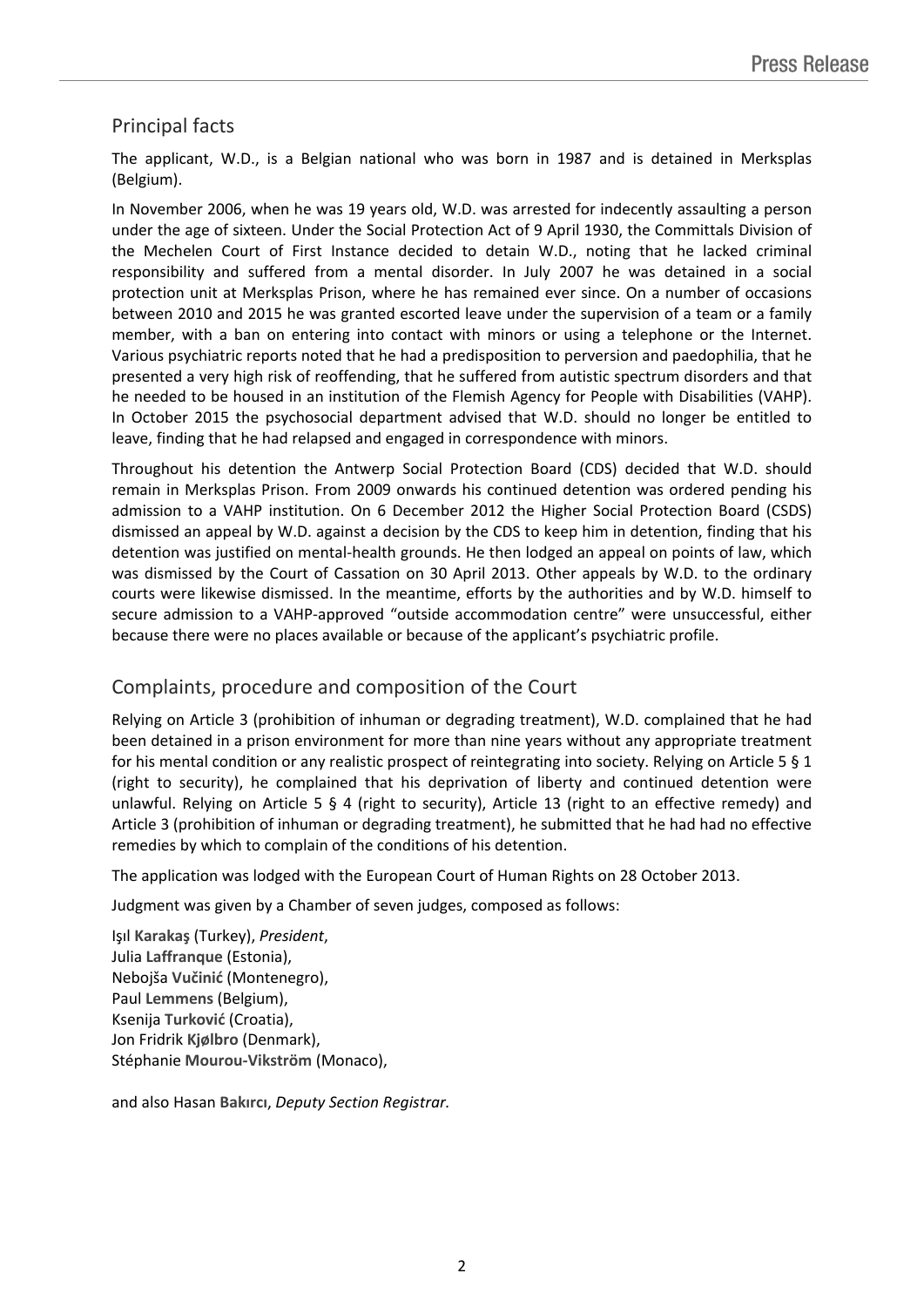## Decision of the Court

### Article 3 (prohibition of inhuman or degrading treatment)

The Court observed that W.D. had not been given suitable treatment for his mental disorders during his detention. Furthermore, there was unanimous agreement at national and international level that the care provided for offenders with mental disorders was inadequate. Among the complaints raised were that psychiatric wings, including social protection units, were not suitable places of detention for people suffering from mental disorders, because of the general lack of staff, the poor quality and lack of continuity in the treatment provided, the overcrowding, and the structural lack of capacity in non-prison psychiatric facilities. The supervisory board of Merksplas Prison had recently confirmed that analysis. The CPT<sup>2</sup>, the United Nations Committee against Torture and International Prison Watch had also recently expressed concern at this state of affairs. These findings were also corroborated by the fact that the reports issued by the doctors and the psychosocial department did not provide any explanation of the nature of the treatment said to have been provided to W.D. in the De Haven unit in accordance with his diagnosis. Similarly, the Government had not shown that W.D. had been given suitable treatment for his condition. The only specific information available to the Court concerned the fact that W.D. had attended pre-therapy, as well as the number and frequency of his appointments with a psychiatrist, most of which had involved prescribing him with antidepressant and antipsychotic medication. In the Court's view, it was not enough for a detainee to be examined and a diagnosis made; instead, it was essential that proper treatment for the problem diagnosed and suitable medical supervision should also be provided.

In 2008 W.D. had attended pre-therapy, and the outcome had been assessed as positive in terms of his awareness of his actions and his problems. From 2010 onwards he had been granted leave on a number of occasions, and this had likewise had a positive effect. In addition, although he had been able to participate in the activities of the 't Zwart Goor association from 2009 onwards, he had refused to become involved in a project whose purpose he did not appear to have understood. Two reports issued in 2013 and 2014 concerning W.D.'s sexual problems had noted that he still presented a high risk of reoffending, and a recent psychosocial report from 2015 advised that he should no longer be granted leave, after finding that he had relapsed and engaged in correspondence with minors. In the Court's view, all of those factors indicated that W.D.'s detention without any therapeutic support or any prospect of social reintegration had had a negative impact on his psychological well-being, since he had clearly made no progress in understanding his problems and appeared to need personal supervision even more strongly than at the start of his detention.

The Court observed that the steps taken by the authorities to find an outside facility to provide care for W.D. had proved fruitless because the institutions contacted had refused to admit him. This detrimental situation for W.D. was in reality the result of a structural problem: on the one hand, the medical care available to those detained in prison psychiatric wings was inadequate and, on the other, placement outside the prison system was often impossible, either because of the lack of places in psychiatric hospitals or because the legislative framework did not allow the social protection authorities to order the admission of such individuals to outside facilities that viewed them as undesirable. The Court pointed out that the obligation deriving from the Convention was not limited to protecting society against the potential dangers posed by offenders with mental disorders, but also required suitable treatment to be provided to such offenders to help them to reintegrate into society as successfully as possible. It therefore held that the national authorities had not taken sufficient care of W.D.'s health to ensure that he was not left in a situation breaching Article 3 of the Convention. The fact that he had been held in a prison psychiatric wing for a significant period, with no real hope of any change and without appropriate medical supervision, had subjected him to particularly acute hardship, causing him distress of an intensity exceeding the

<sup>2</sup> CPT: European Committee for the Prevention of Torture.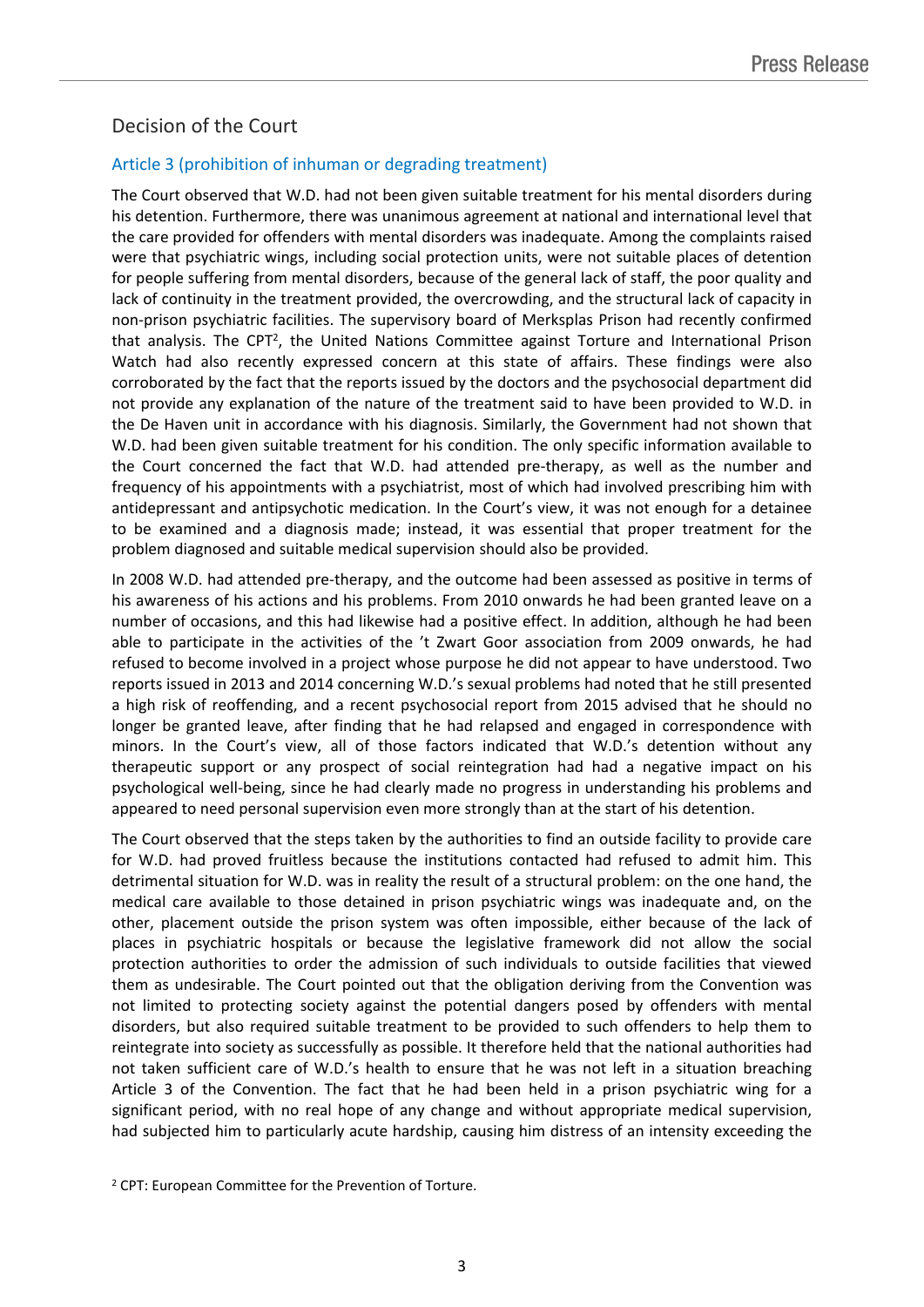unavoidable level of suffering inherent in detention. Whatever obstacles W.D. might have created by his own behaviour, the Court considered that they did not release the State from its obligations towards him. It reiterated that the position of inferiority and powerlessness which was typical of patients confined in psychiatric hospitals called for increased vigilance in reviewing compliance with the Convention; that was even more the case where people suffering from personality disorders were detained in a prison environment.

The Court therefore concluded that there had been **degrading treatment** on account of W.D.'s continued detention for more than nine years in a prison environment without suitable treatment for his mental condition or any prospect of social reintegration. **It held that there had been a violation of Article 3 of the Convention.**

#### Article 5 § 1 (right to liberty and security)

The Court observed that the prospect of transferring W.D. to an appropriate outside facility had been envisaged since 2009. The social protection authorities had consistently justified his continued detention in Merksplas Prison pending his admission to a supervised residential centre managed by the Flemish Agency for People with Disabilities. The authorities had repeatedly contacted outside institutions, but their efforts had proved to no avail as the institutions in question had refused to admit W.D. In its decision of 16 March 2015 the CSDS had explicitly noted that the period within which W.D. was entitled to treatment and appropriate support had expired, and had ordered the Belgian authorities to transfer him to a suitable institution. The Court concluded that W.D.'s continued detention in a psychiatric wing was regarded by the authorities themselves as a "transitional" solution until an appropriate facility could be found to cater for his needs; that keeping W.D. in a prison environment was known to be unsuitable from a therapeutic perspective; and that the reason why he remained there was the structural lack of alternatives.

The Court further noted that in the context of urgent proceedings, W.D. had expressed his wishes with a view to bringing about an improvement in his condition. He had requested that the State be ordered to give him specialist treatment for deviant sexual conduct, but this was not among the treatment provided to W.D. at Merksplas Prison, which was a matter of concern for the Court.

The Court referred to its conclusions in four leading cases<sup>3</sup> in which it had found a violation of Article 5 § 1 of the Convention on the ground that the detention of the applicants, who had lacked criminal responsibility, for a significant period in a psychiatric wing of a prison that was ill-suited to their needs had effectively broken the link between the purpose and the practical conditions of detention. It reached the same conclusion in the present case, finding that W.D.'s detention since 2006 in a facility ill-suited to his condition had broken the link required by Article 5 § 1 (e) of the Convention between the purpose and the practical conditions of his detention. **It held that there had been a violation of Article 5 § 1 of the Convention.**

### Article 5 § 4 (right to a speedy review of the lawfulness of detention) and Article 13 (right to an effective remedy), in conjunction with Article 3

For more than eight years the CDS had been content to prolong W.D.'s detention until it became possible to transfer him to an outside facility, and to note that in the absence of formal confirmation that an appropriate institution was prepared to take him in, there was no point in ordering his transfer to such a facility. W.D.'s application to the urgent-applications judge had not been any more successful. For a long time, recourse to the ordinary courts had proved futile for W.D., who had been told that he had failed to show how the environment in which he was living was unsuitable for his condition, or to indicate what form of treatment would be appropriate. The Court took the view,

<sup>3</sup> *L.B. v. Belgium*, no. 22831/08; *Claes v. Belgium*, no. 43418/09; *Dufoort v. Belgium*, no. 43653/09; and *Swennen v. Belgium*, no. 53448/10*.*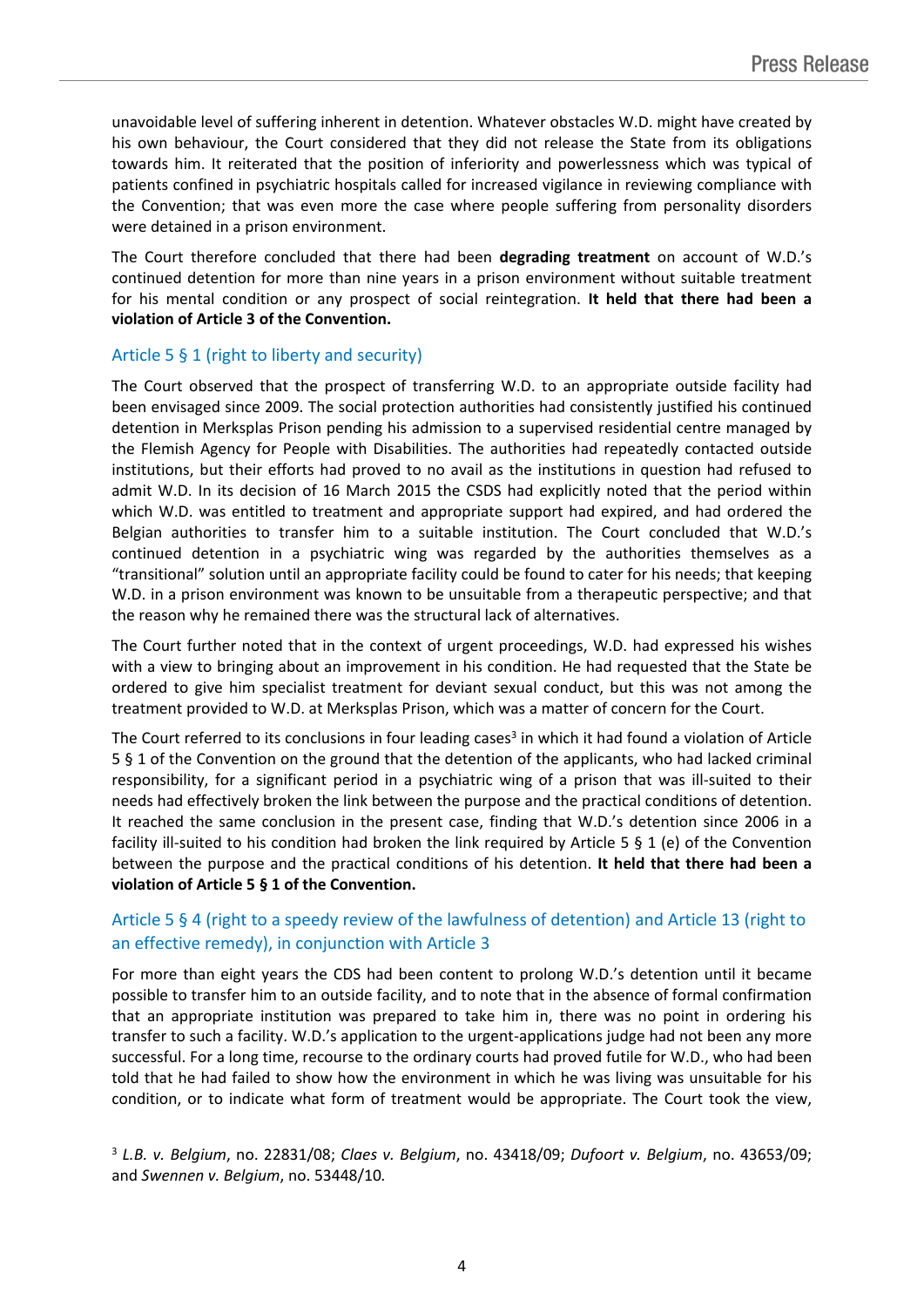however, that in the case of offenders with mental disorders, who often had not been given regular independent psychiatric counselling, it was impossible to expect them to be able to identify the "appropriate solution" themselves, since this also depended on their individual profile and the danger they posed to society.

With regard to the decision of 16 March 2015 in which the CSDS had finally ordered W.D.'s admission to an outside facility, the Court observed that it had still not been implemented and that W.D. had been compelled to bring proceedings in the ordinary courts in order to enforce it. In the Court's view, this situation was hard to reconcile with the alleged effectiveness of the existing remedies. Assuming that the remedies in question might in theory be complementary and might, in certain cases, enable the individuals concerned to secure a decision complying with the Convention requirements of effectiveness, it could not be argued that psychiatric detainees who had obtained a favourable decision should then have to make multiple applications to ensure that their fundamental rights were ultimately respected in practice.

The Court observed that in reality, the shortcomings of the remedies in question were largely due to the structural nature of the specific problem encountered in Belgium. It was the lack of suitable places in a non-prison environment and the lack of qualified staff in prison psychiatric wings, rather than the remedies themselves, that had resulted in the ineffectiveness of appeals to the social protection authorities and hindered the implementation of any favourable court decisions. Even if the social protection authorities or the urgent applications judge had made fairly extensive use of their powers of review and examined the conditions of W.D.'s detention in depth, this would not have remedied the situation complained of, since his transfer had in any event been dependent on admission to an outside facility and had been blocked because of the refusals to admit him.

As regards the possibility of bringing a compensation claim under Article 1382 of the Civil Code, the Court considered that that remedy could not have brought about an immediate and tangible improvement in the conditions of W.D.'s detention or his transfer to another facility. A favourable decision by the courts would simply have resulted in monetary compensation for W.D., and this would not have satisfied the requirements of an effective remedy in his particular case.

In the light of its analysis of the Belgian system as in operation at the time of the events of the present case, the Court concluded that W.D. had not had an effective remedy available in practice in respect of his Convention complaints – that is, a remedy capable of affording redress for the situation of which he was the victim and preventing the continuation of the alleged violations. **It** found a violation of Article 5 § 4 and of Article 13, in conjunction with Article 3, of the Convention.

#### Article 46 (binding force and execution of judgments)

The Court considered that W.D.'s situation had originated in a structural deficiency specific to the Belgian psychiatric detention system, which had affected and remained capable of affecting a large number of people. The structural nature of the problem was borne out by the fact that there were currently some forty cases against Belgium pending before the Court in which an issue of compliance with Article 3 and/or Article 5 §§ 1 and 4 of the Convention arose on account of the continued detention of offenders with mental disorders in various Belgian prisons without appropriate treatment and without any remedies capable of affording redress. The number of such applications was constantly increasing. The Court therefore decided to apply **the pilot-judgment procedure.**

The Court emphasised that in view of the intangible nature of the right protected by Article 3 of the Convention and the importance of the right to liberty enshrined in Article 5, **the State was required to organise its system for the psychiatric detention of offenders in such a way that the detainees' dignity was respected**. In particular, the Court encouraged the Belgian State to take action to reduce the number of offenders with mental disorders who were detained in prison psychiatric wings without receiving appropriate treatment, in particular by redefining the criteria for psychiatric detention along the lines envisaged by the legislative reform under way in Belgium. In the same vein,